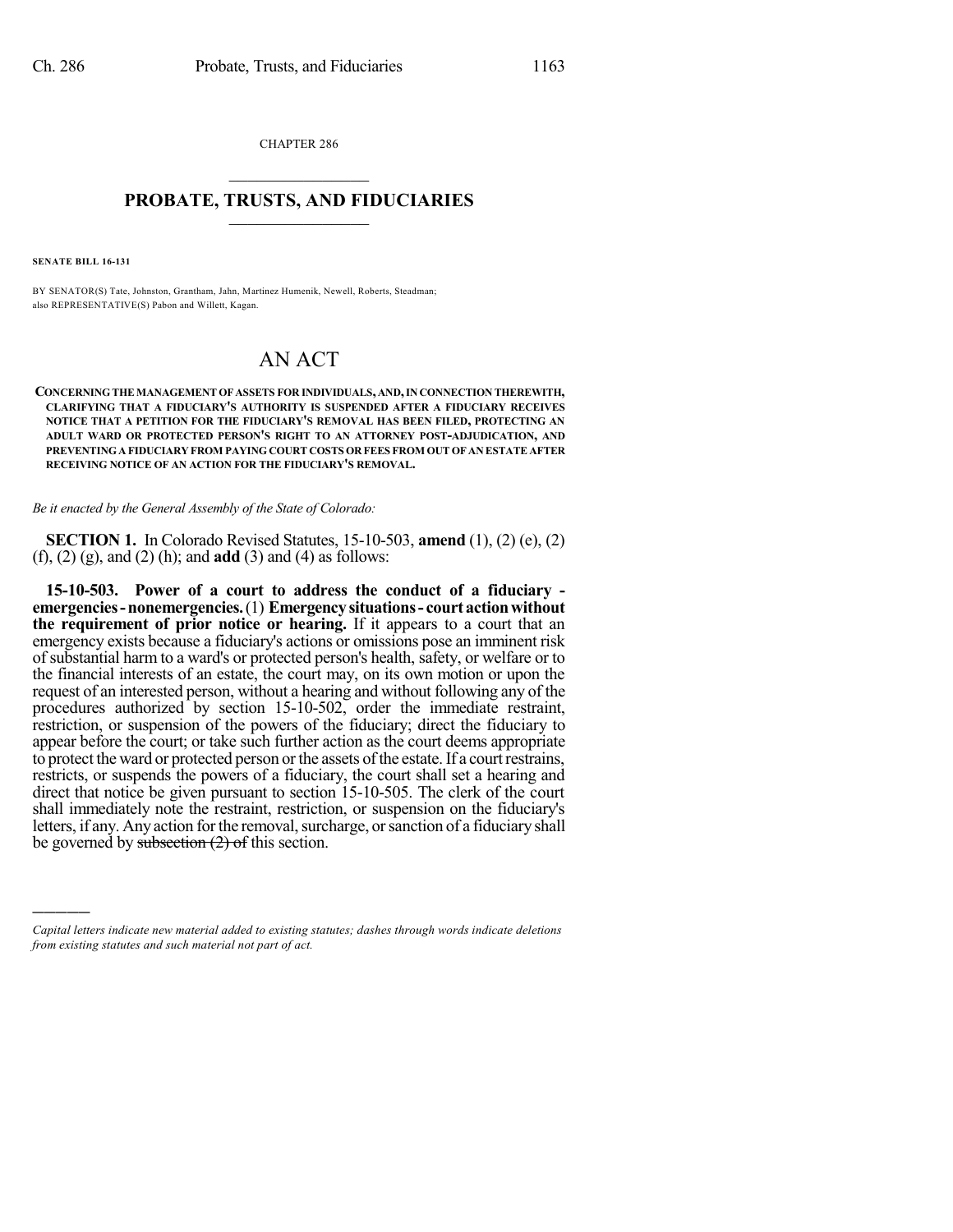(2) **Nonemergency situations - court action after notice and hearing.** Upon petition by a person who appearsto have an interest in an estate, or upon the court's own motion, and after a hearing for which notice to the fiduciary has been provided pursuant to section 15-10-505, a court may order any one or more of the following:

(e) The removal of the fiduciary. A court may remove a fiduciary for cause at any time, and the following provisions shall apply: THE APPOINTMENT OF A TEMPORARY OR PERMANENT SUCCESSOR FIDUCIARY;

(I) After a fiduciary receives notice of proceedingsfor his, her, oritsremoval, the fiduciaryshallnot act exceptto account, to correctmaladministration, orto preserve the estate.

 $(H)$  If a court orders the removal of a fiduciary, the court shall direct by order the disposition of the assets remaining in the name of, or under the control of, the fiduciary being removed.

(III) Cause for removal of a fiduciary exists when removal would be in the best interests of the estate or if it is shown that the fiduciary or the person seeking the fiduciary's appointment intentionally misrepresented material facts in the proceedings leading to the fiduciary's appointment, or that the fiduciary has disregarded an order of the court, has become incapable of discharging the duties of the office, or has mismanaged the estate or failed to performany duty pertaining to the office.

(IV) If a court orders the removal of a fiduciary, the court shall direct that the fiduciary's letters, if any, be revoked and such revocation be endorsed upon the fiduciary's letters, if any.

(f) The appointment of a temporary or permanent successor fiduciary; A REVIEW OF THE FIDUCIARY'S CONDUCT. IF A COURT ORDERS A REVIEW OF THE FIDUCIARY'S CONDUCT, THE COURT SHALL SPECIFY THE SCOPE AND DURATION OF THE REVIEW IN THE COURT'S ORDER.

(g) A review of the fiduciary's conduct. If a court orders a review of the fiduciary's conduct, the court shall specify the scope and duration of the review in the court's order. A SURCHARGE OR SANCTION OF THE FIDUCIARY PURSUANT TO SECTION 15-10-504;

(h) A surcharge or sanction of the fiduciary pursuant to section  $15{\text -}10{\text -}504$ ; or THE REMOVAL OF THE FIDUCIARY; OR

(3) **Removal of a fiduciary - procedures.** ACOURT MAY REMOVE A FIDUCIARY FOR CAUSE AT ANY TIME, AND THE FOLLOWING PROVISIONS APPLY:

(a) IF A COURT ORDERS THE REMOVAL OF A FIDUCIARY, THE COURT SHALL DIRECT BY ORDER THE DISPOSITION OF THE ASSETS REMAINING IN THE NAME OF, OR UNDER THE CONTROL OF, THE FIDUCIARY BEING REMOVED.

(b) IF A COURT ORDERS THE REMOVAL OF A FIDUCIARY, THE COURT SHALL DIRECT THAT THE FIDUCIARY'S LETTERS, IF ANY, BE REVOKED AND THAT SUCH REVOCATION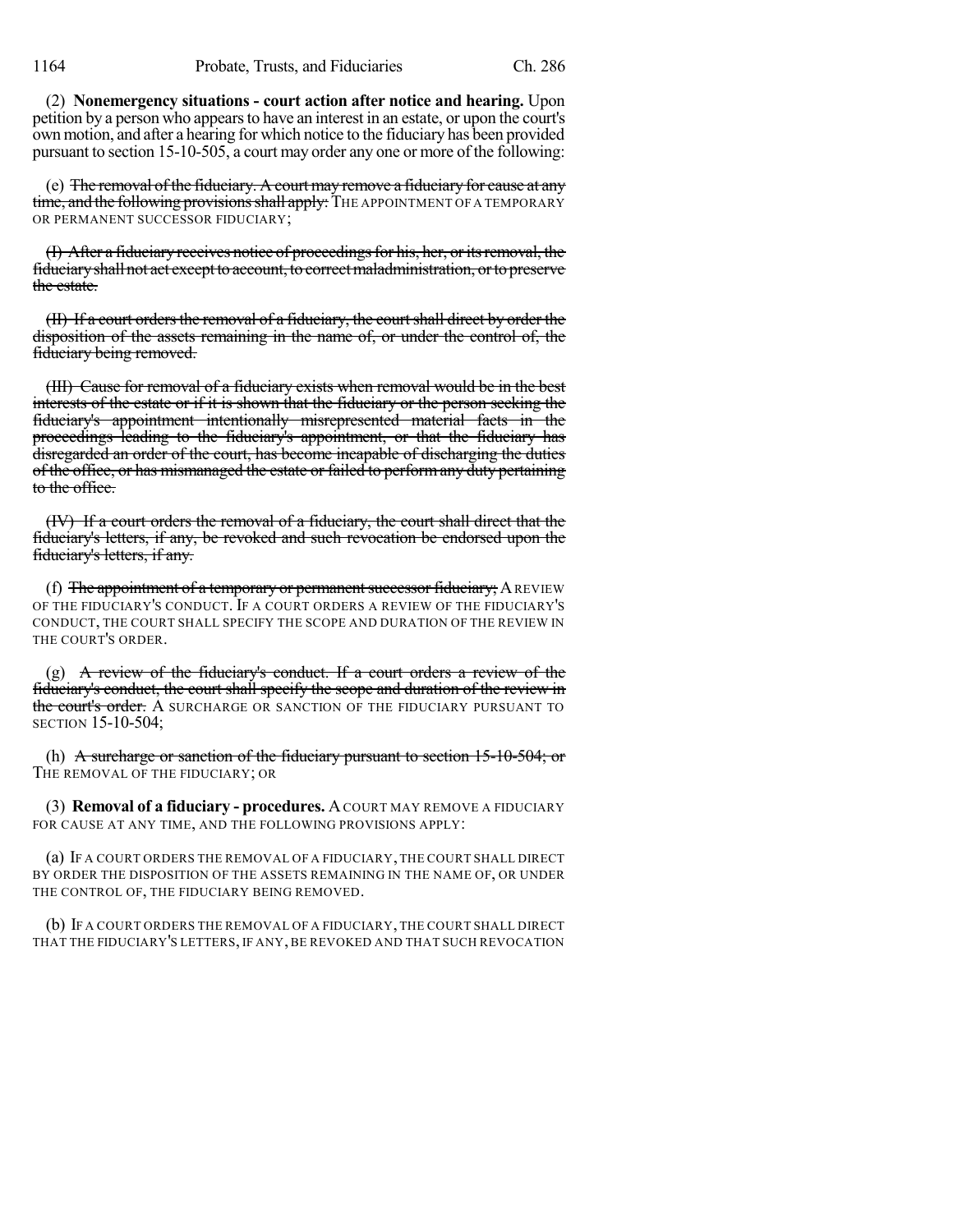BE ENDORSED UPON THE FIDUCIARY'S LETTERS, IF ANY.

(c) CAUSE FOR REMOVAL OF A FIDUCIARY EXISTS WHEN:

(I) REMOVAL WOULD BE IN THE BEST INTERESTS OF THE ESTATE;

(II) IT IS SHOWN THAT THE FIDUCIARY OR THE PERSON SEEKING THE FIDUCIARY'S APPOINTMENT INTENTIONALLY MISREPRESENTED MATERIAL FACTS IN THE PROCEEDINGS LEADING TO THE FIDUCIARY'S APPOINTMENT; OR

(III) THE FIDUCIARY HAS DISREGARDED AN ORDER OF THE COURT, HAS BECOME INCAPABLE OF DISCHARGING THE DUTIES OF THE OFFICE, OR HAS MISMANAGED THE ESTATE OR FAILED TO PERFORM ANY DUTY PERTAINING TO THE OFFICE.

(4) **Petition for removal - temporary restraints on fiduciary powers.** AFTER A FIDUCIARY RECEIVES NOTICE OF THE FILING OF A PETITION FOR HIS, HER, OR ITS REMOVAL, THE FIDUCIARY SHALL NOT ACT EXCEPT TO ACCOUNT, TO CORRECT MALADMINISTRATION, OR TO PRESERVE THE ESTATE.

**SECTION 2.** In Colorado Revised Statutes, 15-14-102, **add** (10.5) as follows:

**15-14-102. Definitions.** In parts 1 to 4 of this article:

(10.5) "POST-ADJUDICATION" MEANS AFTER APPOINTMENT OF A PERMANENT GUARDIAN OR SPECIAL OR PERMANENT CONSERVATOR AFTER A HEARING FOR WHICH A RESPONDENT WAS PROVIDED NOTICE PURSUANT TO SECTION 15-14-309 OR SECTION 15-14-404, OR BOTH, AND AT WHICH THE RESPONDENT HAD AN OPPORTUNITY TO PRESENT EVIDENCE AND BE HEARD.

**SECTION 3.** In Colorado Revised Statutes, **add** 15-14-319 as follows:

**15-14-319. Rightto a lawyer post-adjudication.**(1) AN ADULT WARD HAS THE RIGHT POST-ADJUDICATION TO BE REPRESENTED BY A LAWYER OF THE WARD'S CHOOSING AT THE EXPENSE OF THE WARD'S ESTATE UNLESS THE COURT FINDS BY CLEAR AND CONVINCING EVIDENCE THAT THE WARD LACKS SUFFICIENT CAPACITY TO PROVIDE INFORMED CONSENT FOR REPRESENTATION BY A LAWYER. UPON SUCH A FINDING, THE COURT SHALL APPOINT A GUARDIAN AD LITEM, AND THE ADULT WARD RETAINS THE RIGHT TO A LAWYER OF THE ADULT WARD'S CHOOSING FOR THE LIMITED PURPOSE OF INTERLOCUTORY APPEAL OF THE COURT'S DECISION AS TO THE RIGHT TO A LAWYER.

(2) THE RIGHT TO A LAWYER DESCRIBED IN SUBSECTION (1) OF THIS SECTION APPLIES TO A WARD PARTICIPATING IN PROCEEDINGS OR SEEKING ANY REMEDY UNDER PARTS 1 TO 4 OF THIS ARTICLE, INCLUDING CHANGE OR TERMINATION OF A GUARDIANSHIP,JUDICIAL REVIEW OF FIDUCIARY CONDUCT, APPELLATE RELIEF, AND ANY OTHER PETITION FOR RELIEF FROM THE COURT.

(3) SUBJECT TO SUBSECTION (1) OF THIS SECTION, THE COURT SHALL APPOINT A LAWYER TO REPRESENT ANY ADULT WARD IN ANY PROCEEDINGS PURSUANT TO PARTS 1 TO 4 OF THIS ARTICLE IF THE WARD IS NOT REPRESENTED BY A LAWYER AND THE COURT DETERMINES THE WARD NEEDS SUCH REPRESENTATION.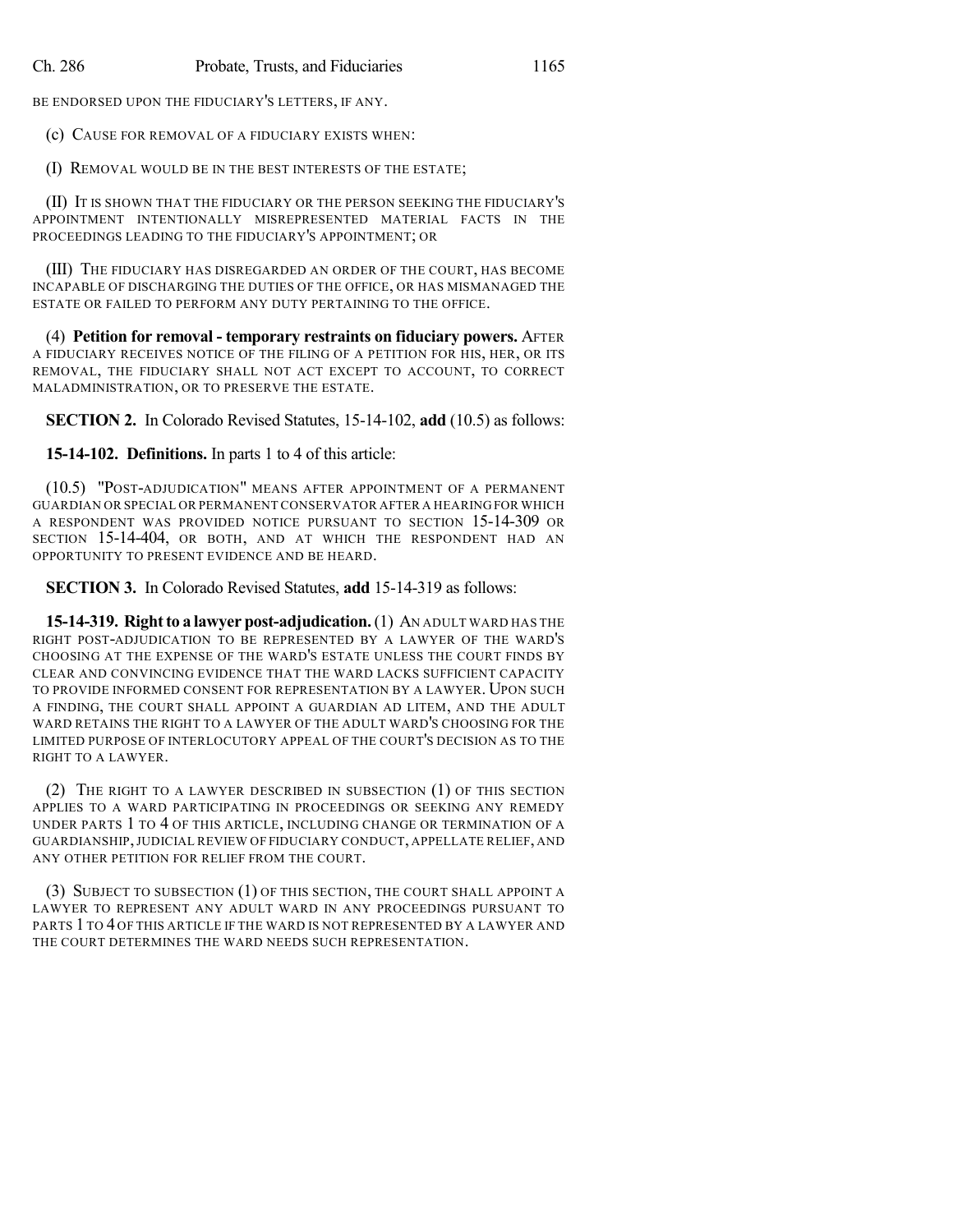(4) ALAWYER FOR THE WARD, ON PRESENTATION OF PROOF OF REPRESENTATION, MUST BE GIVEN ACCESS TO ALL INFORMATION PERTINENT TO PROCEEDINGS UNDER THIS TITLE, INCLUDING IMMEDIATE ACCESS TO MEDICAL RECORDS AND INFORMATION.

**SECTION 4.** In Colorado Revised Statutes, **add** 15-14-434 as follows:

**15-14-434. Right to a lawyer post-adjudication.** (1) AN ADULT PROTECTED PERSON HAS THE RIGHT POST-ADJUDICATION TO BE REPRESENTED BY A LAWYER OF THE PROTECTED PERSON'S CHOOSING AT THE EXPENSE OF THE PROTECTED PERSON'S ESTATE UNLESS THE COURT FINDS BY CLEAR AND CONVINCING EVIDENCE THAT THE PROTECTED PERSON LACKS SUFFICIENT CAPACITY TO PROVIDE INFORMED CONSENT FOR REPRESENTATION BY A LAWYER. UPON SUCH A FINDING, THE COURT SHALL APPOINT A GUARDIAN AD LITEM, AND THE ADULT PROTECTED PERSON RETAINS THE RIGHT TO A LAWYER OF THE ADULT PROTECTED PERSON'S CHOOSING FOR THE LIMITED PURPOSE OF INTERLOCUTORY APPEAL OF THE COURT'S DECISION AS TO THE RIGHT TO A LAWYER.

(2) THE RIGHT TO A LAWYER DESCRIBED IN SUBSECTION (1) OF THIS SECTION APPLIES TO A PROTECTED PERSON PARTICIPATING IN PROCEEDINGS OR SEEKING ANY REMEDY UNDER PARTS 1 TO 4 OF THIS ARTICLE, INCLUDING CHANGE OR TERMINATION OF A GUARDIANSHIP, JUDICIAL REVIEW OF FIDUCIARY CONDUCT, APPELLATE RELIEF, AND ANY OTHER PETITION FOR RELIEF FROM THE COURT.

(3) SUBJECT TO SUBSECTION (1) OF THIS SECTION, THE COURT SHALL APPOINT A LAWYER TO REPRESENT ANY ADULT PROTECTED PERSON IN ANY PROCEEDINGS PURSUANT TO PARTS 1 TO 4 OF THIS ARTICLE IF THE PROTECTED PERSON IS NOT REPRESENTED BY A LAWYER AND THE COURT DETERMINES THE PROTECTED PERSON NEEDS SUCH REPRESENTATION.

(4) A LAWYER FOR THE PROTECTED PERSON, ON PRESENTATION OF PROOF OF REPRESENTATION, MUST BE GIVEN ACCESS TO ALL INFORMATION PERTINENT TO PROCEEDINGS UNDER THIS TITLE, INCLUDING IMMEDIATE ACCESS TO MEDICAL RECORDS AND INFORMATION.

**SECTION 5.** In Colorado Revised Statutes, 15-10-602, **amend** (5), (6), and (7) (b) (I) as follows:

**15-10-602. Recovery of reasonable compensation and costs.** (5) Except as limited or otherwise restricted by a court order, compensation and costs that may be recovered pursuant to this section may be paid directly or reimbursed without a court order. AFTER A FIDUCIARY RECEIVES NOTICE OF PROCEEDINGS FOR HIS, HER, OR ITS REMOVAL, THE FIDUCIARY SHALL NOT PAY COMPENSATION OR ATTORNEY FEES AND COSTS FROM THE ESTATE WITHOUT AN ORDER OF THE COURT. A court shall order a person who receives excessive compensation or payment for inappropriate costs to make appropriate refunds.

(6) Except as provided in sections 15-10-605 (2),(3),AND (4); 15-14-318 (4); and 15-14-431 (5), if any fiduciary or person with priority for appointment as personal representative, conservator, guardian, agent, custodian, or trustee defends or prosecutes a proceeding in good faith, whether successful or not, the fiduciary or